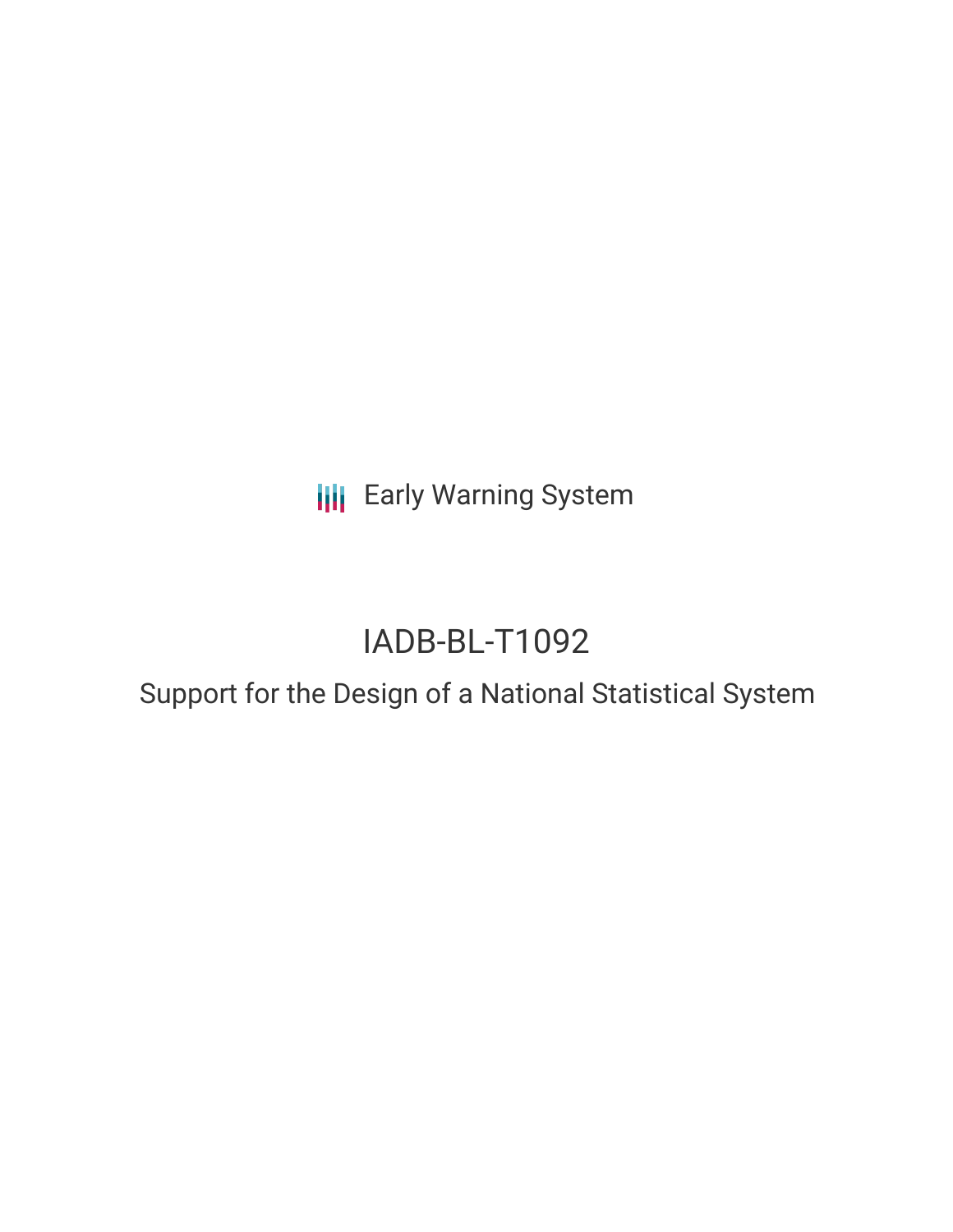

## **Quick Facts**

| <b>Countries</b>               | <b>Belize</b>                          |
|--------------------------------|----------------------------------------|
| <b>Financial Institutions</b>  | Inter-American Development Bank (IADB) |
| <b>Status</b>                  | Proposed                               |
| <b>Bank Risk Rating</b>        |                                        |
| <b>Investment Type(s)</b>      | <b>Advisory Services</b>               |
| <b>Investment Amount (USD)</b> | \$ 0.19 million                        |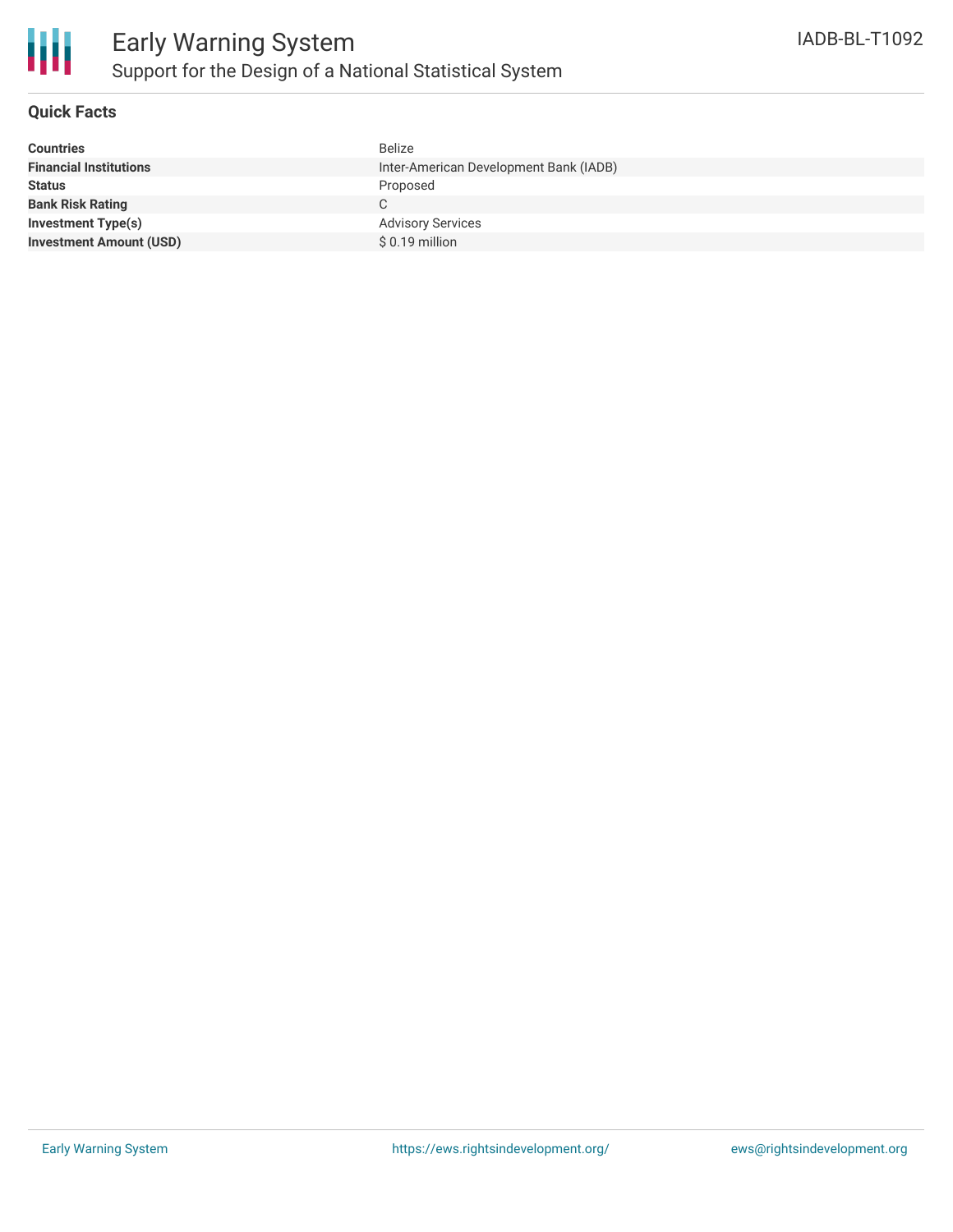

## **Project Description**

The proposed TC would strengthen and increase the use of the National Statistical System, a country system, to produce the statistical information required to support effective evidence-based policy making across sectors.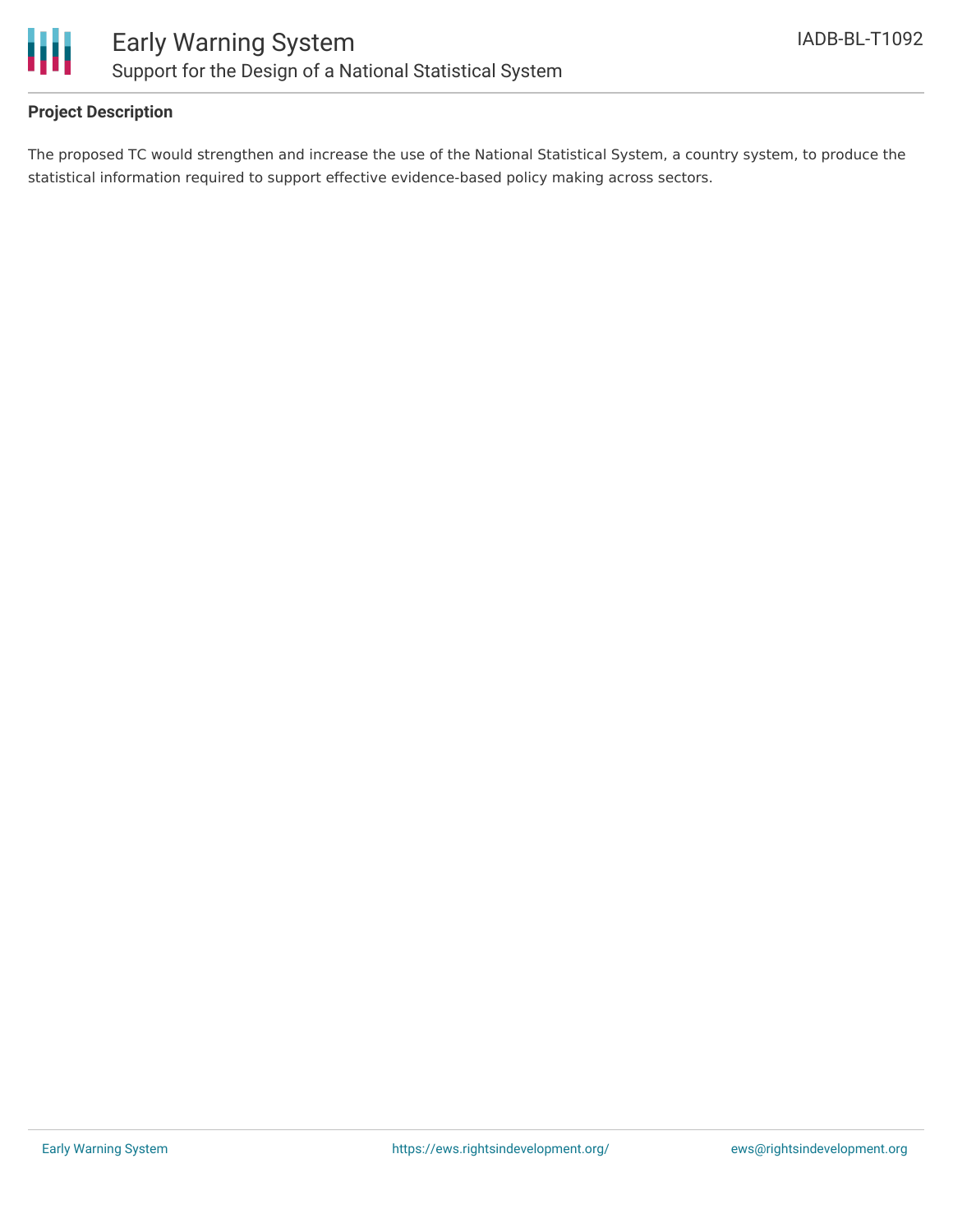

#### **Investment Description**

• Inter-American Development Bank (IADB)